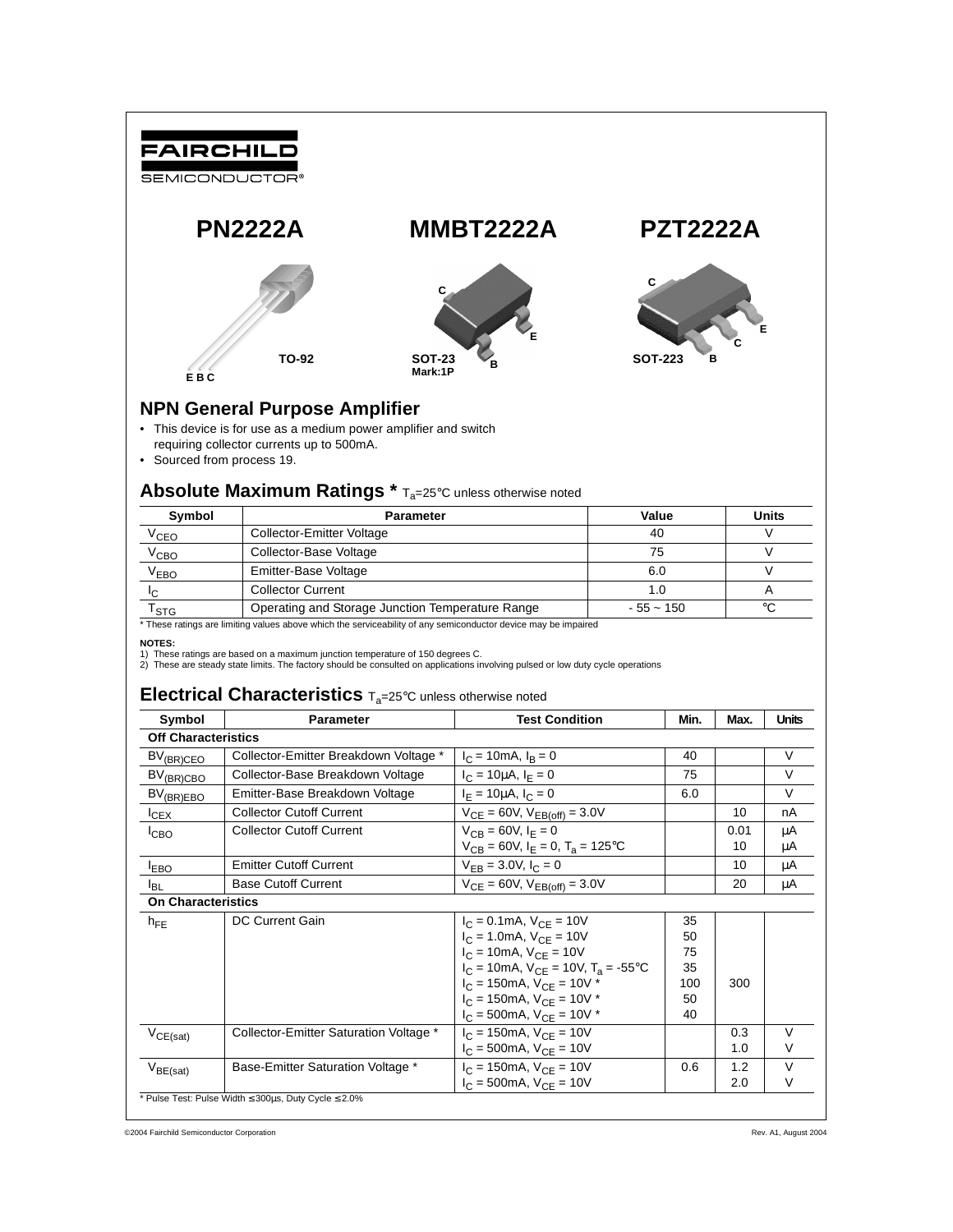| Symbol                | Parameter                                                            | <b>Test Condition</b>                                                    | Min. | Max. | <b>Units</b> |
|-----------------------|----------------------------------------------------------------------|--------------------------------------------------------------------------|------|------|--------------|
|                       | <b>Small Signal Characteristics</b>                                  |                                                                          |      |      |              |
| $f_T$                 | <b>Current Gain Bandwidth Product</b>                                | $I_C = 20mA$ , $V_{CE} = 20V$ , f = 100MHz                               | 300  |      | <b>MHz</b>   |
| $C_{\underline{obo}}$ | Output Capacitance                                                   | $V_{CR}$ = 10V, $I_F$ = 0, f = 1MHz                                      |      | 8.0  | pF           |
| $C_{\text{ibo}}$      | Input Capacitance                                                    | $V_{FB} = 0.5V$ , $I_C = 0$ , $f = 1MHz$                                 |      | 25   | pF           |
| $rb'C_c$              | Collector Base Time Constant                                         | $I_C = 20 \text{mA}, V_{CB} = 20 \text{V}, f = 31.8 \text{MHz}$          |      | 150  | pS           |
| <b>NF</b>             | Noise Figure                                                         | $I_C = 100 \mu A$ , $V_{CF} = 10 V$ ,<br>$R_S = 1.0K\Omega$ , f = 1.0KHz |      | 4.0  | dB           |
| $Re(h_{ie})$          | <b>Real Part of Common-Emitter</b><br>High Frequency Input Impedance | $I_C = 20 \text{mA}$ , $V_{CF} = 20 \text{V}$ , f = 300MHz               |      | 60   | Ω            |
|                       | <b>Switching Characteristics</b>                                     |                                                                          |      |      |              |
| $t_d$                 | Delay Time                                                           | $V_{CC}$ = 30V, $V_{EB(off)}$ = 0.5V,                                    |      | 10   | ns           |
| $t_{\rm r}$           | <b>Rise Time</b>                                                     | $I_C = 150 \text{mA}, I_{B1} = 15 \text{mA}$                             |      | 25   | ns           |
| $t_{\rm s}$           | Storage Time                                                         | $V_{CC}$ = 30V, $I_C$ = 150mA,                                           |      | 225  | ns           |
| $t_{\rm f}$           | <b>Fall Time</b>                                                     | $I_{B1} = I_{B2} = 15mA$                                                 |      | 60   | ns           |

## **Thermal Characteristics** Ta=25°C unless otherwise noted

|                | <b>Parameter</b>                        | Max.           |            |            | <b>Units</b>       |  |
|----------------|-----------------------------------------|----------------|------------|------------|--------------------|--|
| Symbol         |                                         | <b>PN2222A</b> | *MMBT2222A | **PZT2222A |                    |  |
| $P_D$          | <b>Total Device Dissipation</b>         | 625            | 350        | 1.000      | mW                 |  |
|                | Derate above 25°C                       | 5.0            | 2.8        | 8.0        | $mW$ /°C           |  |
| $R_{\theta$ JC | Thermal Resistance, Junction to Case    | 83.3           |            |            | $\rm ^{\circ}$ C/W |  |
| $R_{\theta$ JA | Thermal Resistance, Junction to Ambient | 200            | 357        | 125        | $\rm ^{\circ}$ C/W |  |

\* Device mounted on FR-4 PCB 1.6" × 1.6" × 0.06".<br>\*\* Device mounted on FR-4 PCB 36mm × 18mm × 1.5mm; mounting pad for the collector lead min. 6cm<sup>2</sup>.

# **Spice Model**

NPN (Is = 14.34f Xti = 3 Eg = 1.11 Vaf = 74.03 Bf = 255.9 Ne = 1.307 Ise = 14.34 Ikf = .2847 Xtb = 1.5 Br = 6.092 Isc = 0 Ikr = 0 Rc = 1 Cjc = 7.306p Mjc = .3416 Vjc = .75 Fc = .5 Cje = 22.01p Mje = .377 Vje = .75 Tr = 46.91n Tf = 411.1p Itf = .6  $Vtf = 1.7$  Xtf =  $3$  Rb = 10)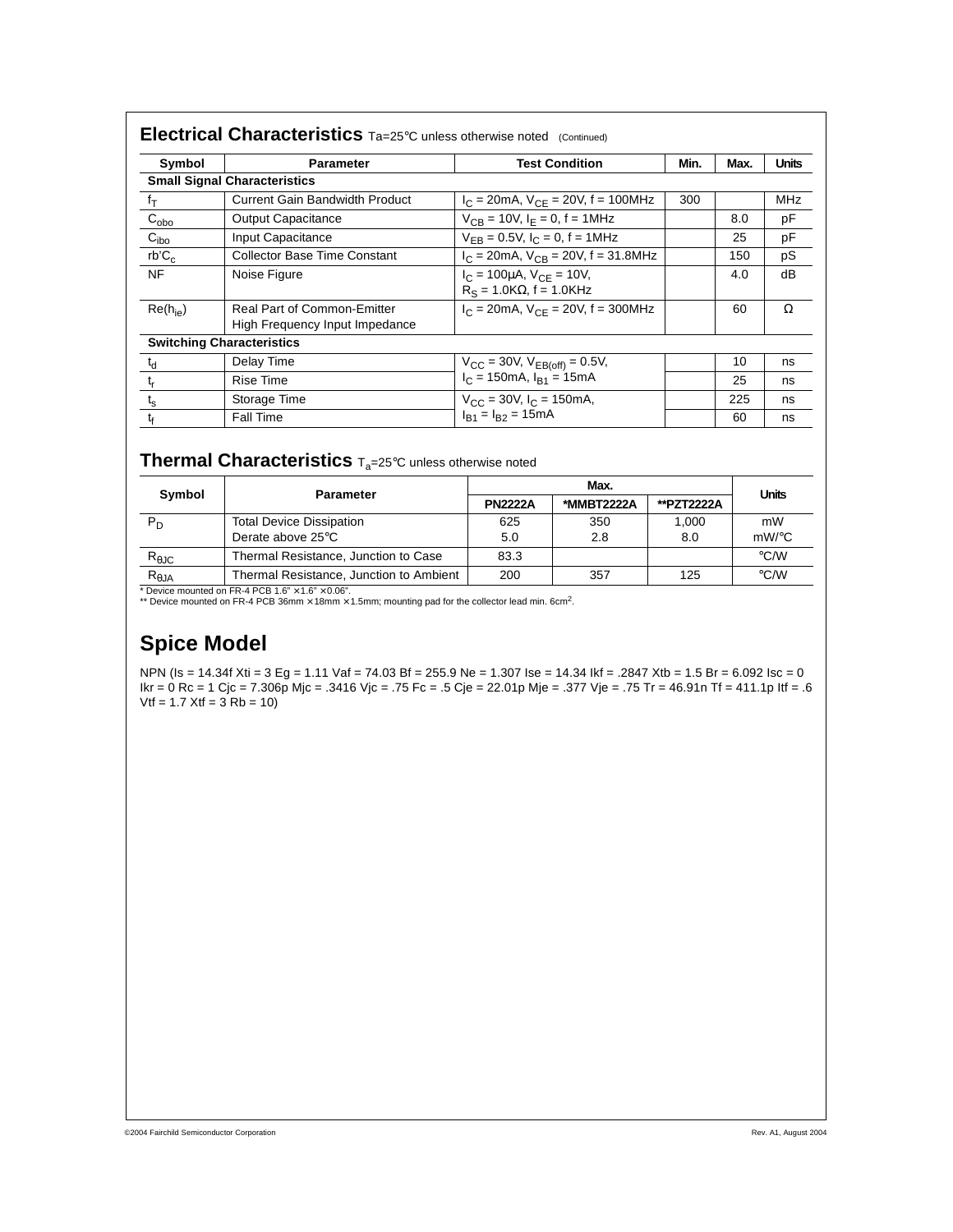

©2004 Fairchild Semiconductor Corporation Rev. A1, August 2004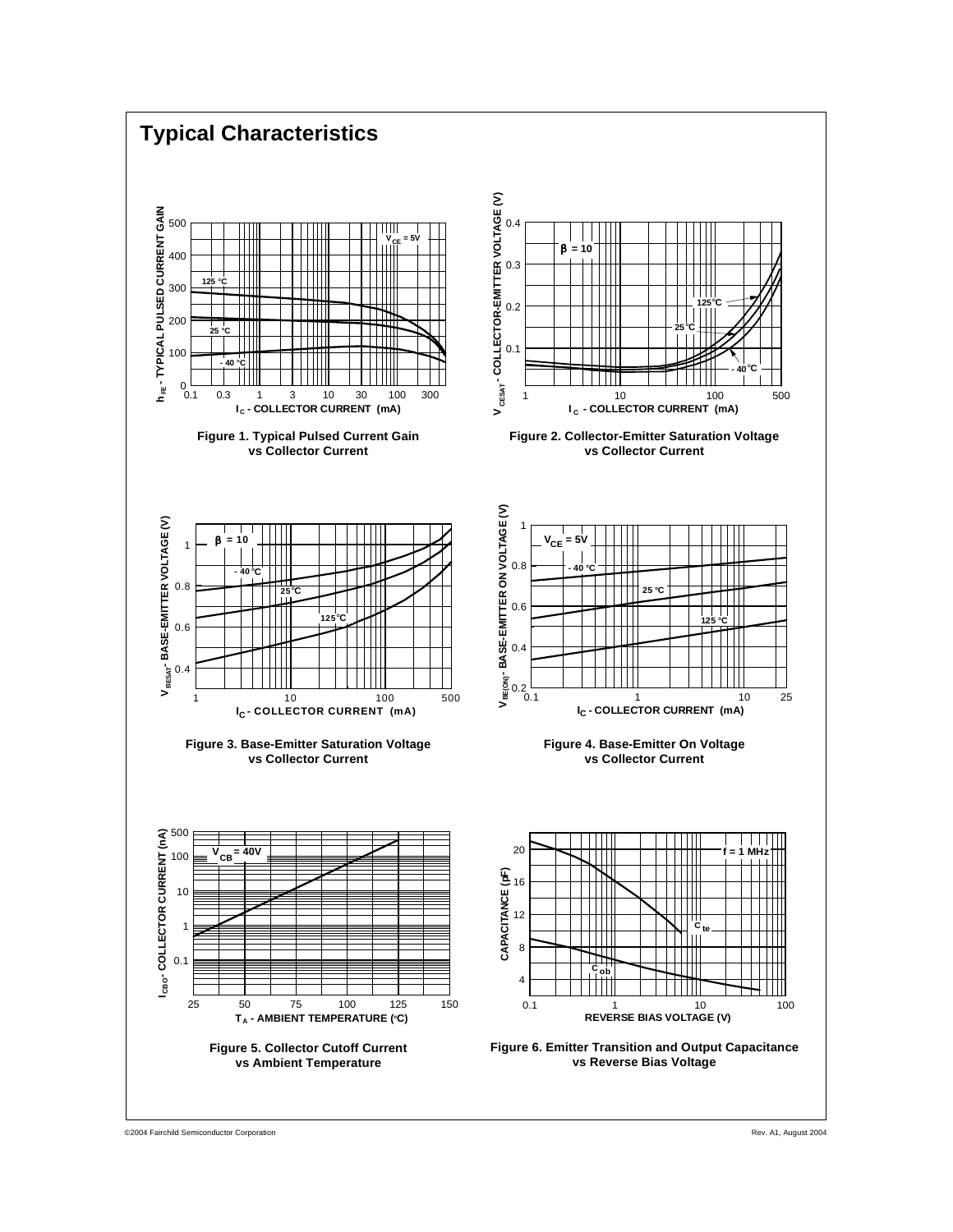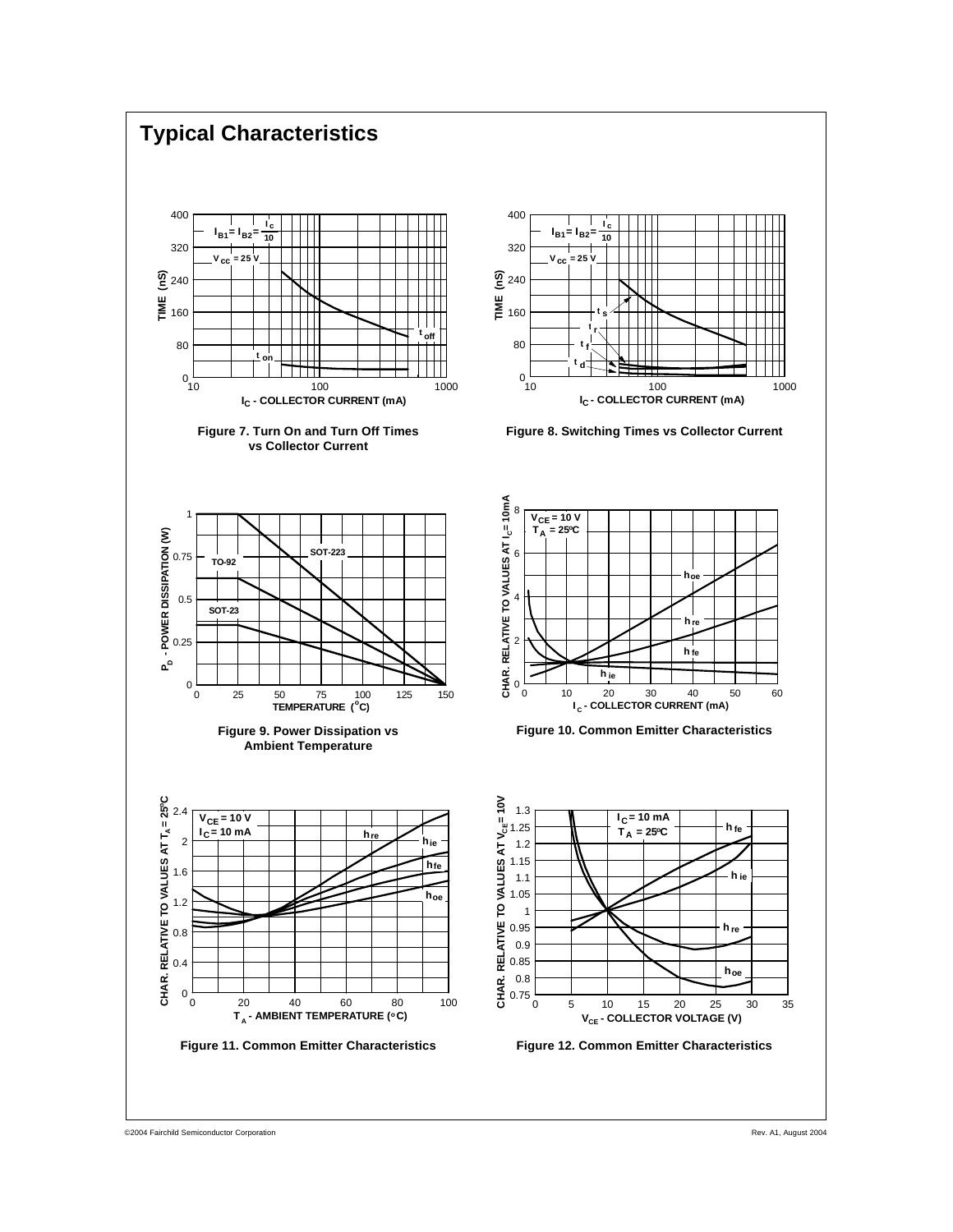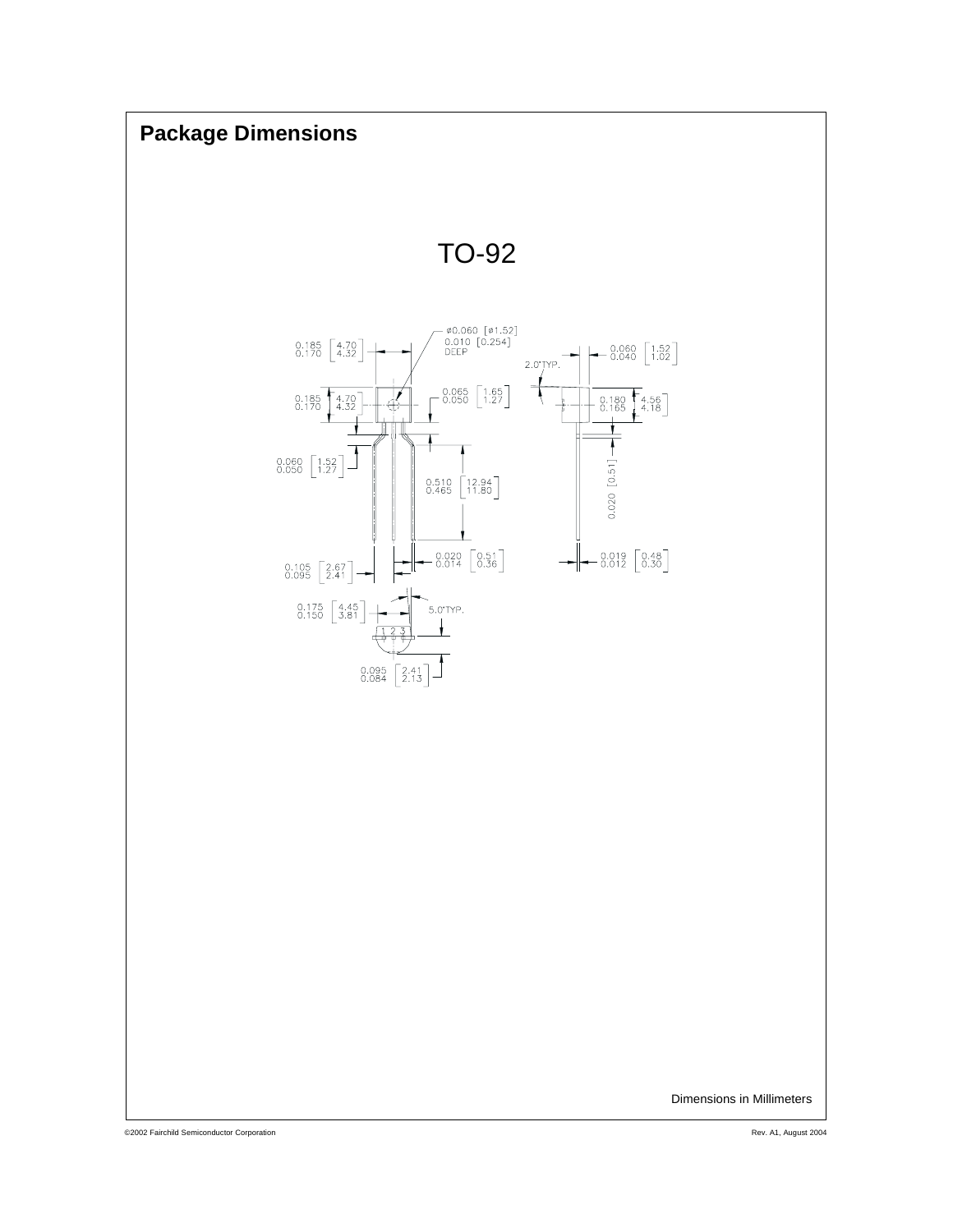

©2002 Fairchild Semiconductor Corporation Rev. A1, August 2004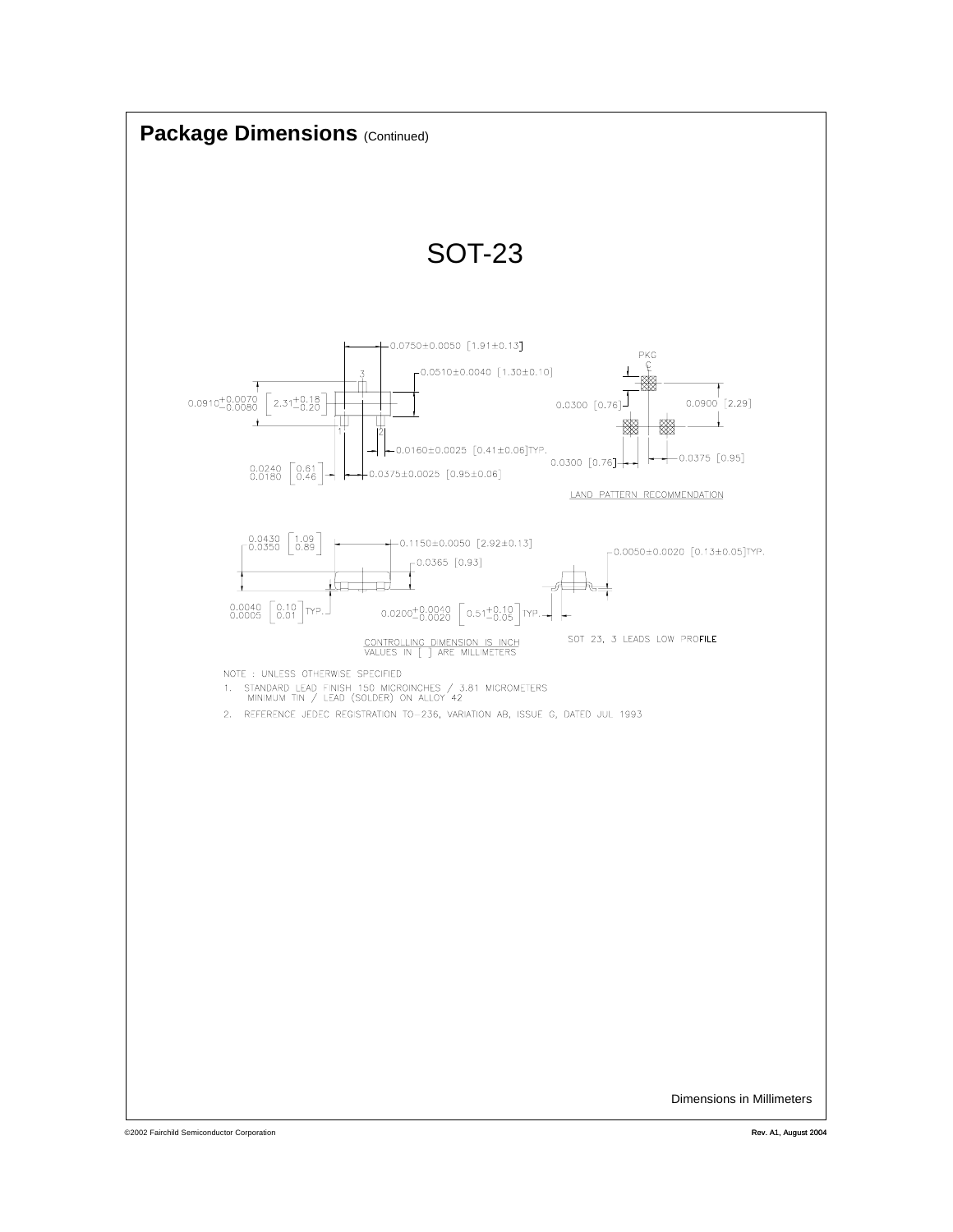

©2002 Fairchild Semiconductor Corporation Rev. A1, August 2004